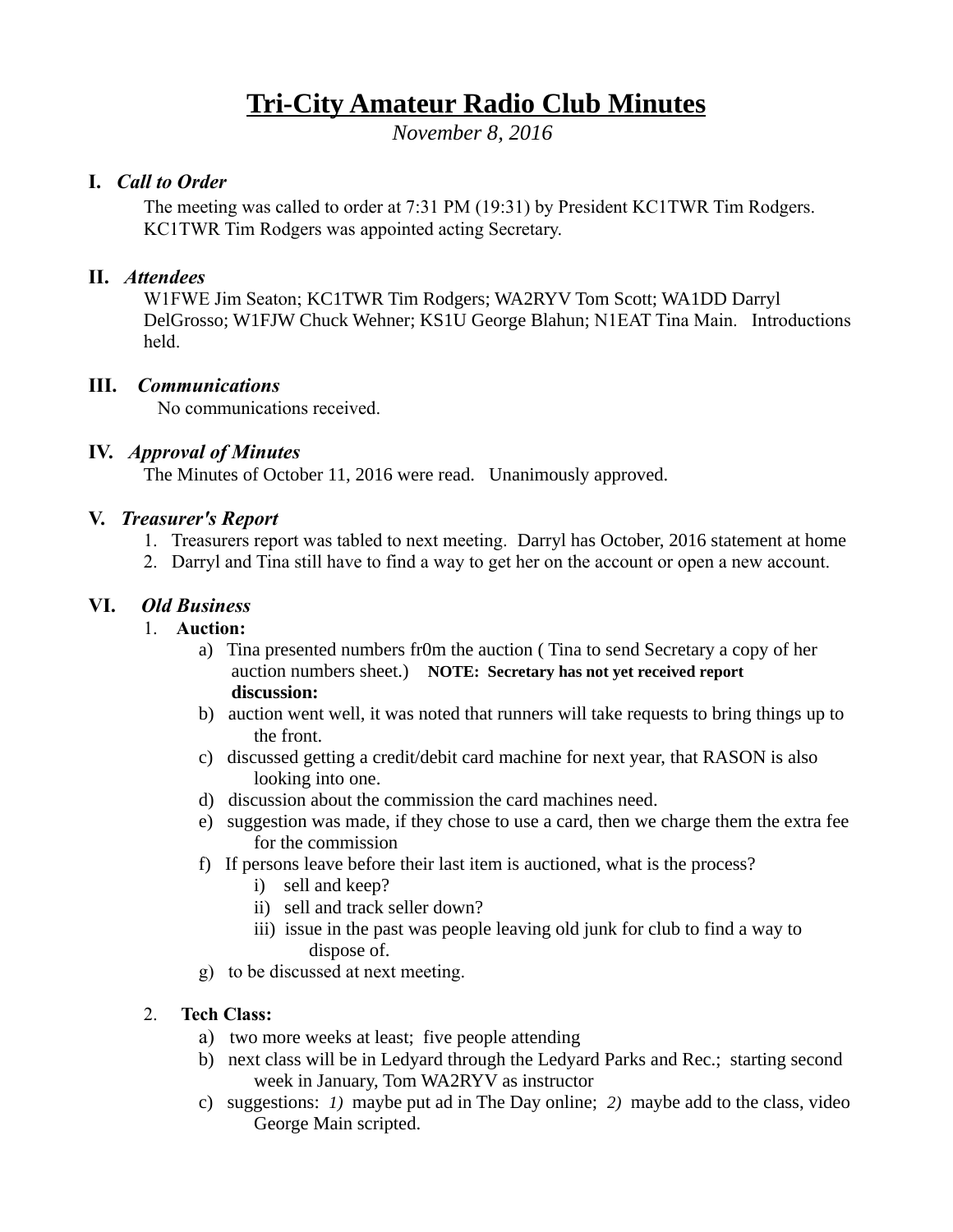### **3. George Main Video:**

- (a) maybe add to Tri-City web page the video George Main scripted.
- (b) George Main video: "*Amateur Radio (Ham Radio) as Fast As Possible*" **<https://www.youtube.com/watch?v=ysOq6ywTSzU>**

## **4. Field Day:**

- a) RASON is holding their Field Day at Red Cross at Uncas on the Thames
- b) Field Day is June 24th and  $25<sup>th</sup>$ , 2017

# **5. Other Event Discussions**

—discussion then talked about other events:

- a) Tom WA2RYV might boat to Flat Iron Island for Island on the Air
- b) Pine Island Base?
- c) Is there a Lighthouse on the Air event?
- d) Make up QSL stations, new call signs for Ledge Light and Avery Point Light houses.

# **6. Tents:**

- a) Tom WA2RYV recommended Easy-Up Brand, either 10x10 or 12x12, or 10x20
- b) need a plan to secure, spikes in ground is not enough; 2 guy ropes for each corner.
- c) tabled for next meeting

# **7. Discussion on Purchased Items**

- a) Where to store? Cannot presume we will always have space at Red Cross building.
- b) Where to store tents being considered for purchase

# **8. TIPS Net:**

- a) Salem Repeater owner has given permission for use on Wednesday evenings
- b) Question was asked, can Salem Repeater be linked to other repeaters?

# **VII.** *New Business*

- 1) RASON Auction is scheduled for April 22nd
	- a) Suggestion was made to post notice of auctions in W1SGL MIT web site
- 2) After discussion to raise our auction fee: *a motion was made to raise form \$2 to*

# *\$3.* **Motion was Approved.**

- 3) New member application was discussed and needs more review.
- 4) Discussion on partial dues for new members based on when they join.
- 5) Suggestion that new members get one year free.
- 6, Discussed a need for programs or working sessions.

―ARRL movies; QRP; Develop what subjects of interest?

7. Need a list of all Tri-City members. Suggestion was made to get the reflector list from Tom

# **VIII.** *Health & Welfare*

1. no report received.